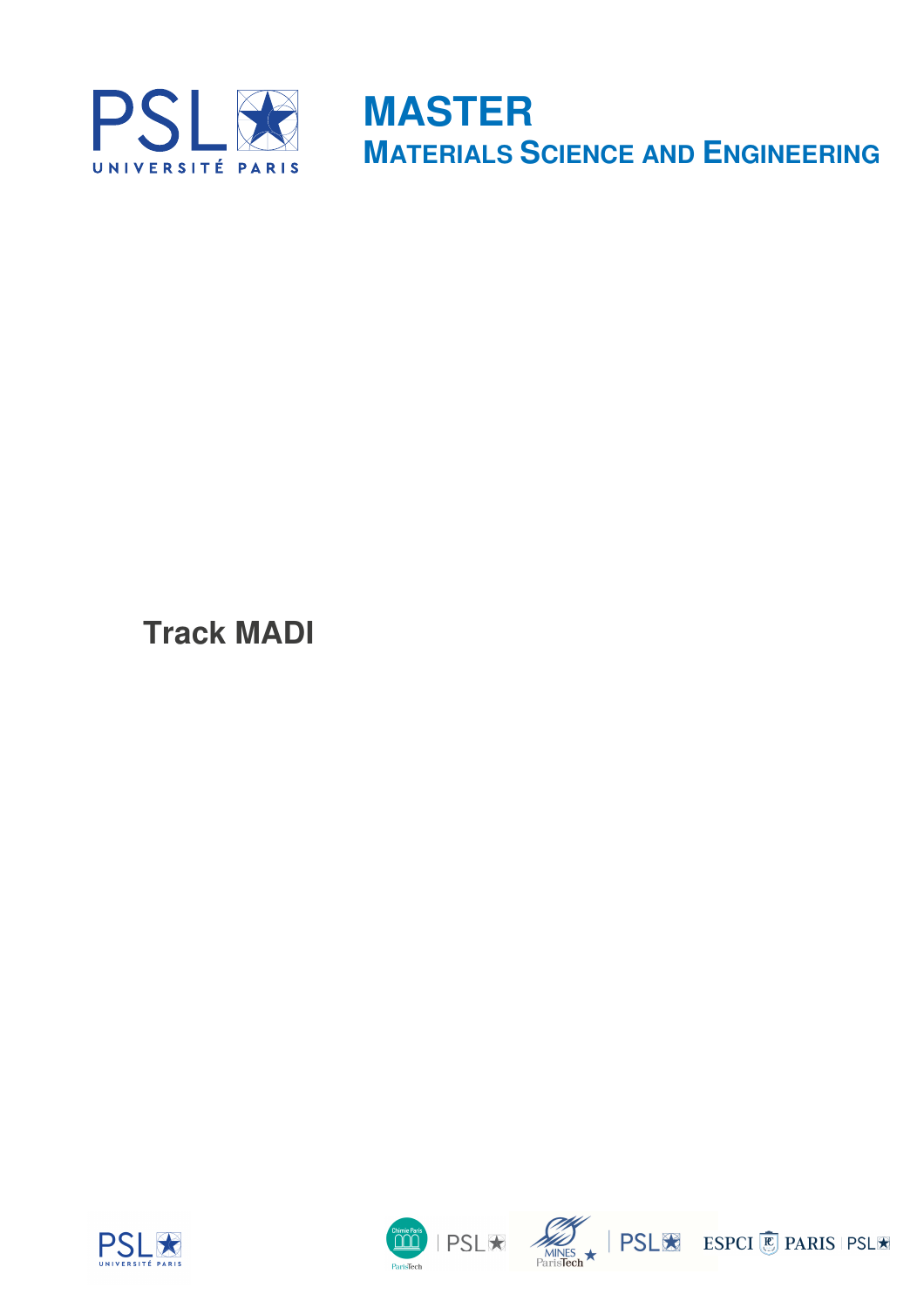## Parcours M2 Matériaux d'Avenir : Design et Ingénierie

#### **Master 2 : Track « Materials for the future : Design and Engineering » - MADI**

The track "Materials for the future: Design and Engineering" provides an "integrated" perspective of various materials of the future, including synthesis processes, desired structure or architecture, eco-design and lifespan. It delivers strategies to properly design a material from a technical point of view and to answer precise economics and environmental requirements specifications. In such multidisciplinary approach, team work on joint projects (design project, industrial project), gathering students with various backgrounds, is essential.

The track MADI is built around core courses and a specialization sub-track to be chosen among 5, focusing either on a engineering or design approach, on one or several families of materials (metal materials, soft matter…) and/or the environmental impact (sustainable processes, sustainable materials, sustainable energy…).

This track can be followed in apprenticeship.

#### **Sub-track « Sustainable Processes and Materials » - C1**

The sub-track « Sustainable Processes and Materials" focuses on the elaboration of materials in the framework of sustainable development. It covers a field of techniques starting from the most ancient ones (materials of the cultural heritage) to the most recent ones (materials for housing, for recycling systems). It aims to analyse the constraints associated with resources and environment, social acceptance in order to deliver to the students the technical and scientific knowledge necessary to the fabrication of materials for our everyday life. It analyses the behaviour of materials all along their lifetime (eco-design, durability, recycling).

#### **Sub-track « Innovative metal materials » - C2**

The sub-track « Innovative Metal Materials" focuses on the physic-chemical and mechanical properties of metal materials with the aim to either improve the performance of existing materials or design new materials for structural or functional applications. Characterization and uses of materials employed under severe conditions (mechanical loading, aggressive environments) will be emphasized.

#### **Sub-track « Design and Innovation of Materials » - C3**

The sub-track "Design and Innovation of Materials" provides an "integrated" perspective of various materials for the future including synthesis and elaboration processes, desired structure and architecture and associated physical properties. In this sub-track, the physical and chemical properties of the main classes of materials (metals, ceramics, inorganic materials, polymers…) are addressed in a synergistic approach. After following this sub-track, students will be able to imagine a relevant and innovative material for a given application that respects specifications defined in relationship with other fields of design (marketing, designer…)

#### **Sub-track « Soft Matter Formulation » - C4**

The sub-track « Soft Matter Formulation" focuses on the formulation of colloidal dispersions, surfactant solutions, polymer solutions found in various applications such as detergency, cosmetics, food industry or building materials. In this sub-track, students will learn how the physic-chemical nature of these compounds controls the interfacial properties (foams, emulsification, wetting) as well as the rheology and mechanical properties of formulations through a monitoring of the interactions at the microscopic scale.

#### **Sub-track « Sustainable Energy and Materials » - C5**

The sub-track "Sustainable Energy and Materials" focuses on the phenomena occurring within conversion devices (battery, fuel cell, photovoltaic conversion...). Student will learn how (i) to recognise the typical responses of a device according to the chemistry involved, and its specific material (ii) to calculate the energies and powers supplied from the results of conventional electrochemical tests (iii) to adapt a device according to the specifications of the application address. Issues, challenges, modelling contributions, and recycling approaches will be developed.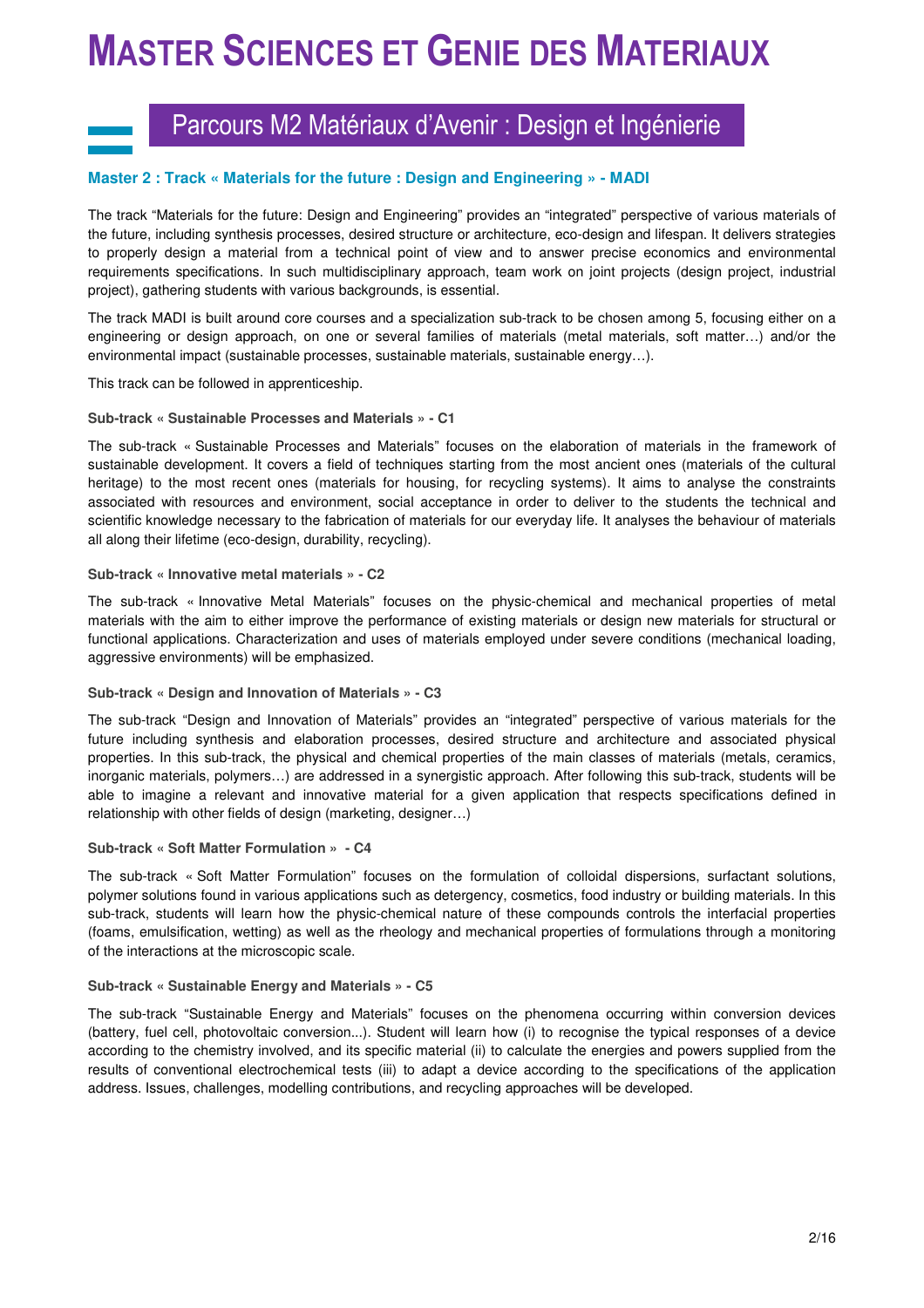## Parcours M2 Matériaux d'Avenir : Design et Ingénierie

| 5 mandatory units (14 ECTS) + 4 optional<br><b>Semester 3</b><br>units (16 ECTS) |                 | <b>ECTS</b>             | C <sub>1</sub> | C <sub>2</sub> | C <sub>3</sub> | C <sub>4</sub> | C <sub>5</sub> |
|----------------------------------------------------------------------------------|-----------------|-------------------------|----------------|----------------|----------------|----------------|----------------|
| <b>COMMON CORE</b>                                                               | 117h            | 10                      |                |                |                |                |                |
| Selection and design of materials for a sustainable city                         | 39 h            |                         |                |                |                |                |                |
| Design for Innovation or Design Thinking                                         | 39 h            |                         |                |                |                |                |                |
| Industrial project or Design project                                             | 39 h            |                         |                |                |                |                |                |
| <b>SCIENTIFIC TOOLS AND COMMUNICATION</b>                                        | 57 h            | $\overline{\mathbf{4}}$ |                |                |                |                |                |
| Language                                                                         | 20 <sub>h</sub> |                         |                |                |                |                |                |
| <b>PSL</b> week                                                                  | 37 <sub>h</sub> |                         |                |                |                |                |                |
| <b>SUB-TRACK</b>                                                                 | 117h            | 16                      |                |                |                |                |                |
| <b>Materials and Environment</b>                                                 | 39 h            |                         | $\circ$        |                | X              | X              | X              |
| From ecodesign to recycling                                                      | 39 h            |                         | $\Omega$       | X              | $\Omega$       |                | X              |
| Materials for everyday life : scientific challenges                              | 39 h            |                         | X              |                | $\Omega$       | X              | X              |
| Endurance and durability of metal materials                                      | 42 h            |                         | X              | $\circ$        |                |                | X              |
| Physical metallurgy                                                              | 42 h            |                         |                | $\circ$        |                |                |                |
| Physicochemistry and formulation of colloidal dispersions                        | 39 h            |                         |                |                | X              | $\Omega$       |                |
| Formulation and processing of soft matter                                        | 39 h            |                         |                |                |                | $\Omega$       |                |
| Bioresources valorization                                                        | 39 h            |                         | X              |                |                |                | X              |
| Processes and coatings                                                           | 39 h            |                         | X              | X              | X              | X              | X              |
| From mechanical tests to constitutive laws                                       | 39 h            |                         |                | X              |                |                |                |
| Materials of the cultural heritage and durability                                | 39 h            |                         | X              |                |                |                | X              |
| <b>Sustainable Energy and Materials</b>                                          | 60 h            |                         |                |                |                |                | $\Omega$       |
| <b>Total S3</b>                                                                  | 294 h           | 30                      |                |                |                |                |                |
| mandatory internship (5 to 6 months), 30<br><b>Semester 4</b><br><b>ECTS*</b>    |                 | 30                      |                |                |                |                |                |
| <b>Total S4</b>                                                                  |                 | 30                      |                |                |                |                |                |
| <b>Total M2</b>                                                                  | 294 h           | 60                      |                |                |                |                |                |

*O : mandatory course for the given sub-track* 

*X : optional course for the given sub-track* 

*Courses taught in English only if non-English-speaking students in the audience.*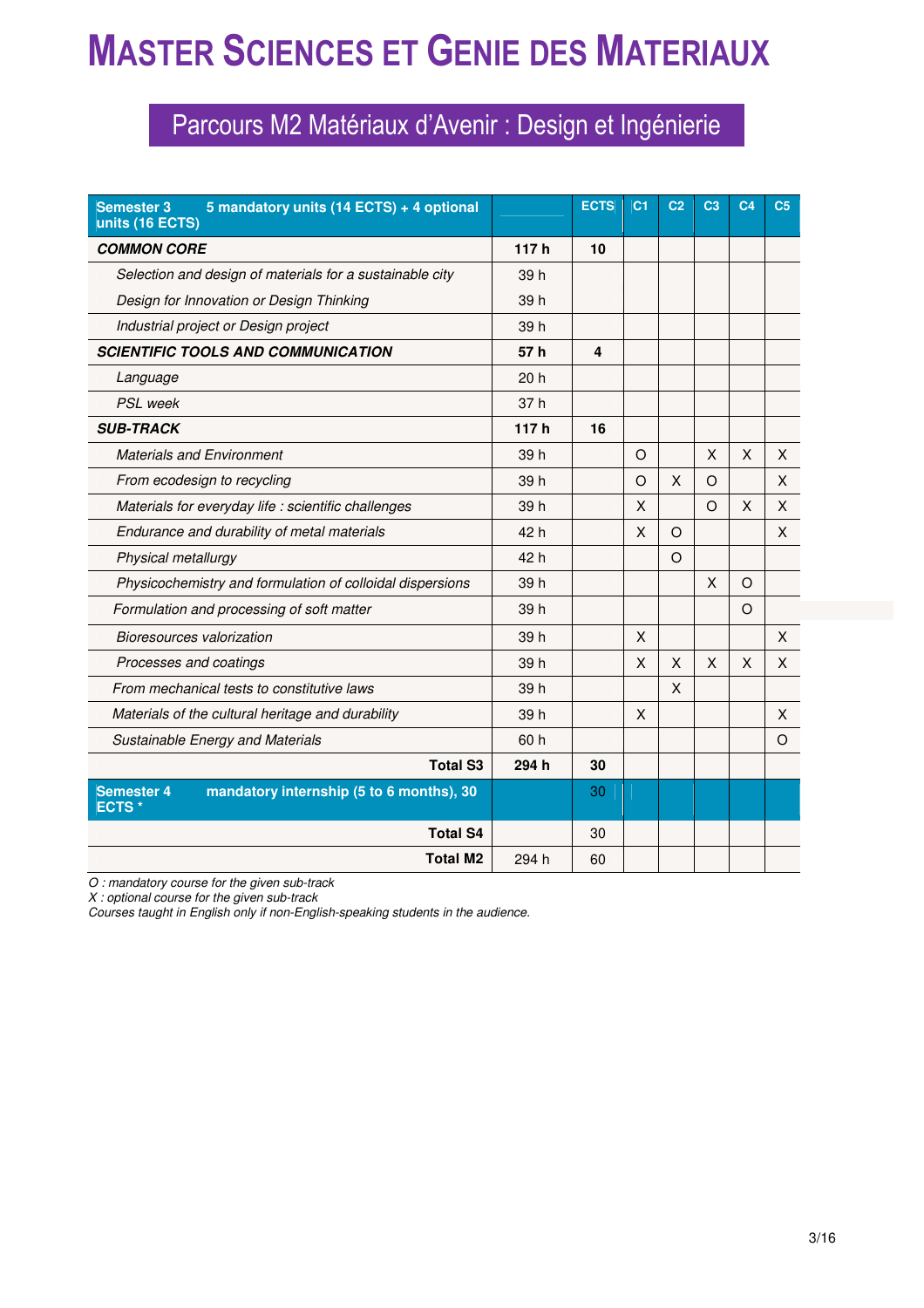## Parcours M2 Matériaux d'Avenir : Design et Ingénierie

The program starts beginning of September.

Typical week schedule

|           | Monday       | Tuesday         | Wednesday       | Thursday       | Friday          |
|-----------|--------------|-----------------|-----------------|----------------|-----------------|
| Morning   | $\star$      | <b>MAD-BIO</b>  | <b>MAD-FORM</b> | <b>MAD-CHO</b> | <b>MAD-MECA</b> |
|           |              | <b>MAD-COAT</b> | MAD-AGE         |                |                 |
|           |              |                 | MAD-ENE1        |                |                 |
| Afternoon | MAD-         | MAD-PAT         | <b>MAD-PHYS</b> | MAD-ECO        | <b>MAD-MAT</b>  |
|           | <b>THINK</b> | <b>MAD-QUOT</b> | <b>MAD-PROS</b> |                | <b>MAD-MECA</b> |
|           |              |                 | MAD-ENE2        |                |                 |

MAD-INNOV is scheduled during one week in November.. Project associated with MAD-INNOV and MAD-THINK takes place during the last week of January.

The PSL week is scheduled the last week of November.

Language courses are scheduled one evening per week between 18h15 and 20h15.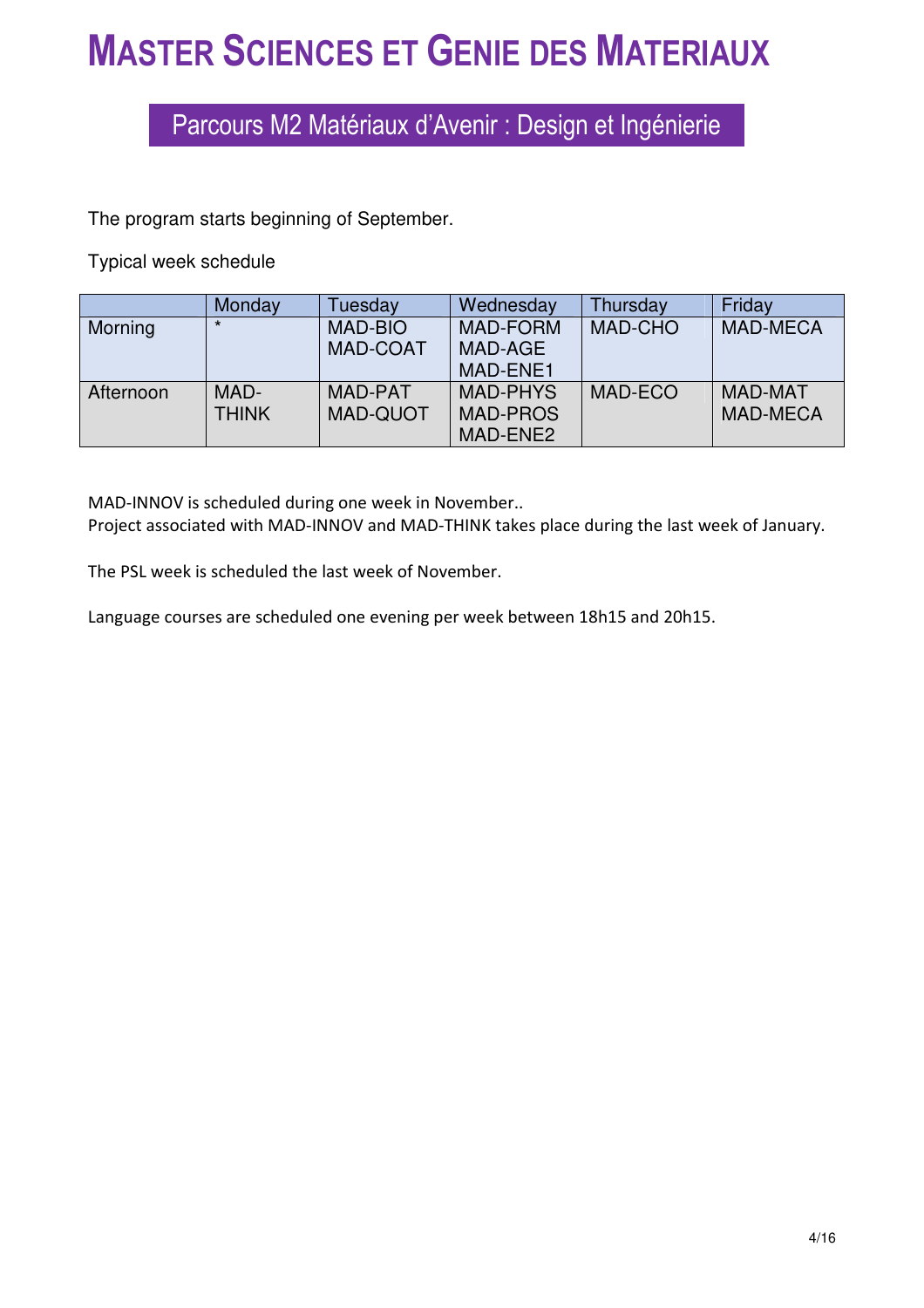## Parcours M2 Matériaux d'Avenir : Design et Ingénierie

|                 |                                                                                   | SELECTION AND DESIGN OF MATERIALS FOR A SUSTAINABLE CITY |      |                |          |  |  |
|-----------------|-----------------------------------------------------------------------------------|----------------------------------------------------------|------|----------------|----------|--|--|
| <b>MAD.CHO</b>  | Tags:                                                                             | composition-microstructure-property                      |      | relationships, | material |  |  |
|                 |                                                                                   | design, material selection, performance                  |      |                |          |  |  |
| <b>Teachers</b> | Daniel Caurant, Nicolas Lequeux, Alba Marcellan, Cécile Monteux, Richard Portier, |                                                          |      |                |          |  |  |
|                 |                                                                                   | Frédéric Prima, Philippe Vermaut                         |      |                |          |  |  |
| Responsible     |                                                                                   | Frederic.prima@chimie-paristech.fr                       |      |                |          |  |  |
|                 |                                                                                   |                                                          |      |                |          |  |  |
| <b>ECTS</b>     | Course                                                                            | <b>Tutorials</b>                                         | Exam | Oral           |          |  |  |
| 4               | 33 <sub>h</sub>                                                                   |                                                          |      | 100%           |          |  |  |
|                 |                                                                                   |                                                          |      |                |          |  |  |

*Course outline:* 

This course provides a method for selecting the most efficient material for a given application defined by specifications. Ashby's method of material selection strategy is presented in a theoretical way.

The composition-microstructure-property relationships are studied in general terms and through examples relating to housing and urban materials: cements, ceramics, glass and glass ceramics, metal alloys, polymers. Composite materials and architectural materials (whose characteristic dimension is in the order of mm) are approached as materials capable of associating properties that are a priori incompatible, and with the idea of encouraging the student to imagine new possibilities in a functional design approach.

 The examples also illustrate the environmental functions of materials: lightening, thermal insulation in particular.

*Learning outcomes:* 

At the end of this course the student must:

- Know the definition and concrete examples of composite or architectural materials
- Know how to design new materials, especially for sustainable cities Use the Ashby method of material selection
- Know how to compare the mechanical and thermal properties of the major classes of materials.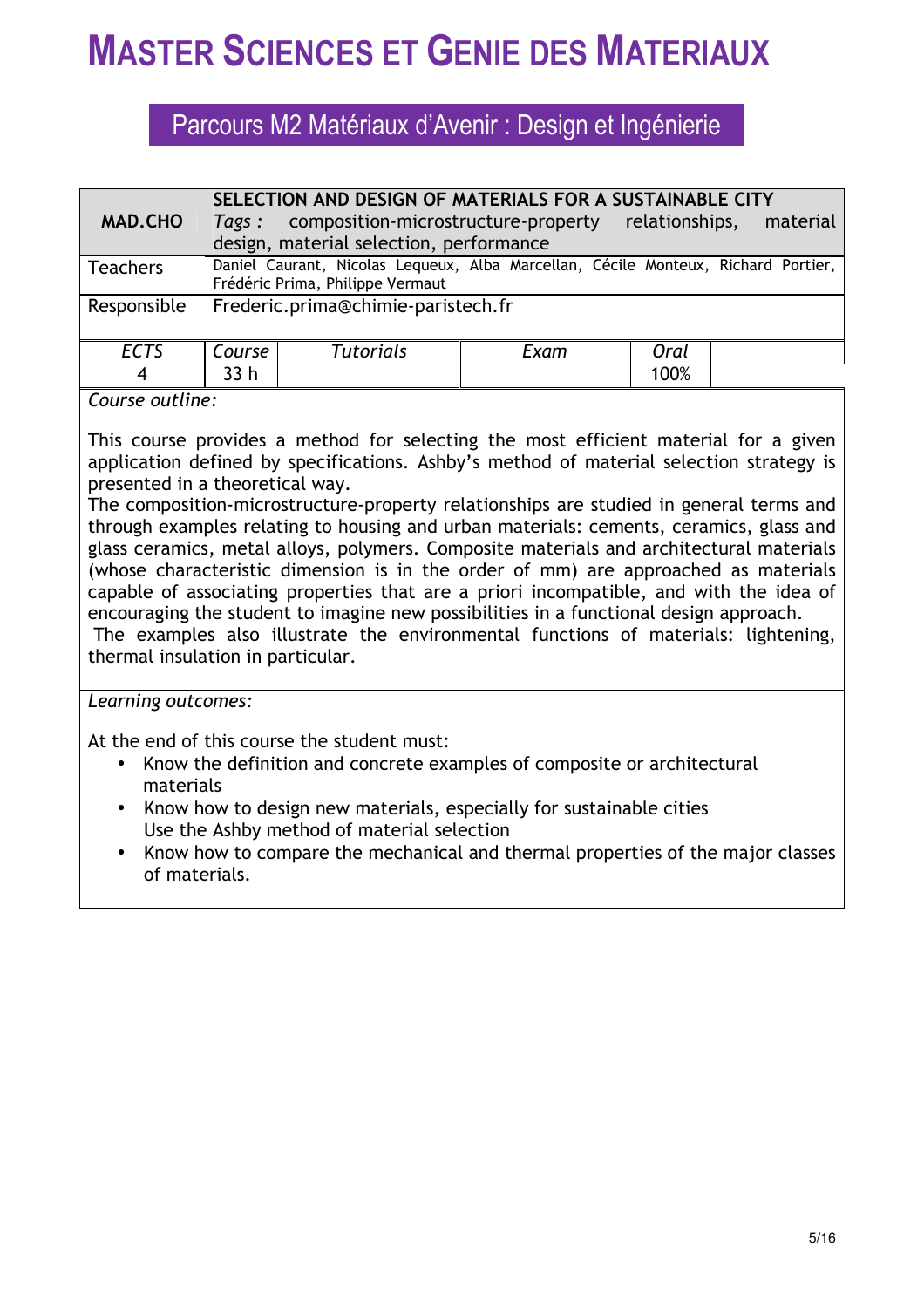## Parcours M2 Matériaux d'Avenir : Design et Ingénierie

| <b>MAD.THINK</b> | <b>DESIGN THINKING</b><br>Tags: design, innovation |                                                                                |  |                             |     |      |  |
|------------------|----------------------------------------------------|--------------------------------------------------------------------------------|--|-----------------------------|-----|------|--|
| <b>Teachers</b>  |                                                    | Faustine Vanhulle, Damien Ziakovic, Marc Dolger, Corinne Soulié, Hélène Montès |  |                             |     |      |  |
| Responsible      |                                                    | Corinne.soulie@espci.fr, Helene.Montes@espci.fr                                |  |                             |     |      |  |
| <b>ECTS</b>      | Course                                             | <b>Tutorials</b>                                                               |  | Exam   Written $\vert$ C.A. |     | Oral |  |
|                  | 11 <sub>h</sub>                                    |                                                                                |  | 30%                         | 35% | 35%  |  |

### *Course outline:*

During this course, the "Design Thinking approach is introduced and applied to a real innovative issue (e.g. "personalized care", topic suggested by LVMH). The issue of the year is first analysed and then positioned following an innovating approach. This methodology relies on ideation sessions, preparation of a trend book, tests and pools.

Intermediary sessions will be devoted to an iteration of the process, refinement of the positioning, definition of the technical feasibility and of the business model and control of the sustainability of the proposed solution.

The solution(s) selected for their innovative potential will be developed during the Design Project (MAD-DES) that will take place during the last week of January.

This course is built on both lectures and practical workshop conducted by coaches in innovation, designers and scientists.

*Learning outcomes:*

- I Identify innovation in a given field (difference between innovation and invention)
- Use correctly the tools of Design thinking to generate innovating ideas, test them
- Use correctly the tools of the designer to confront ideas with the existing market (trend book)
- Confront ideas with technical feasibility
- Consider the development of ideas (marketing, target, sustainability for industry)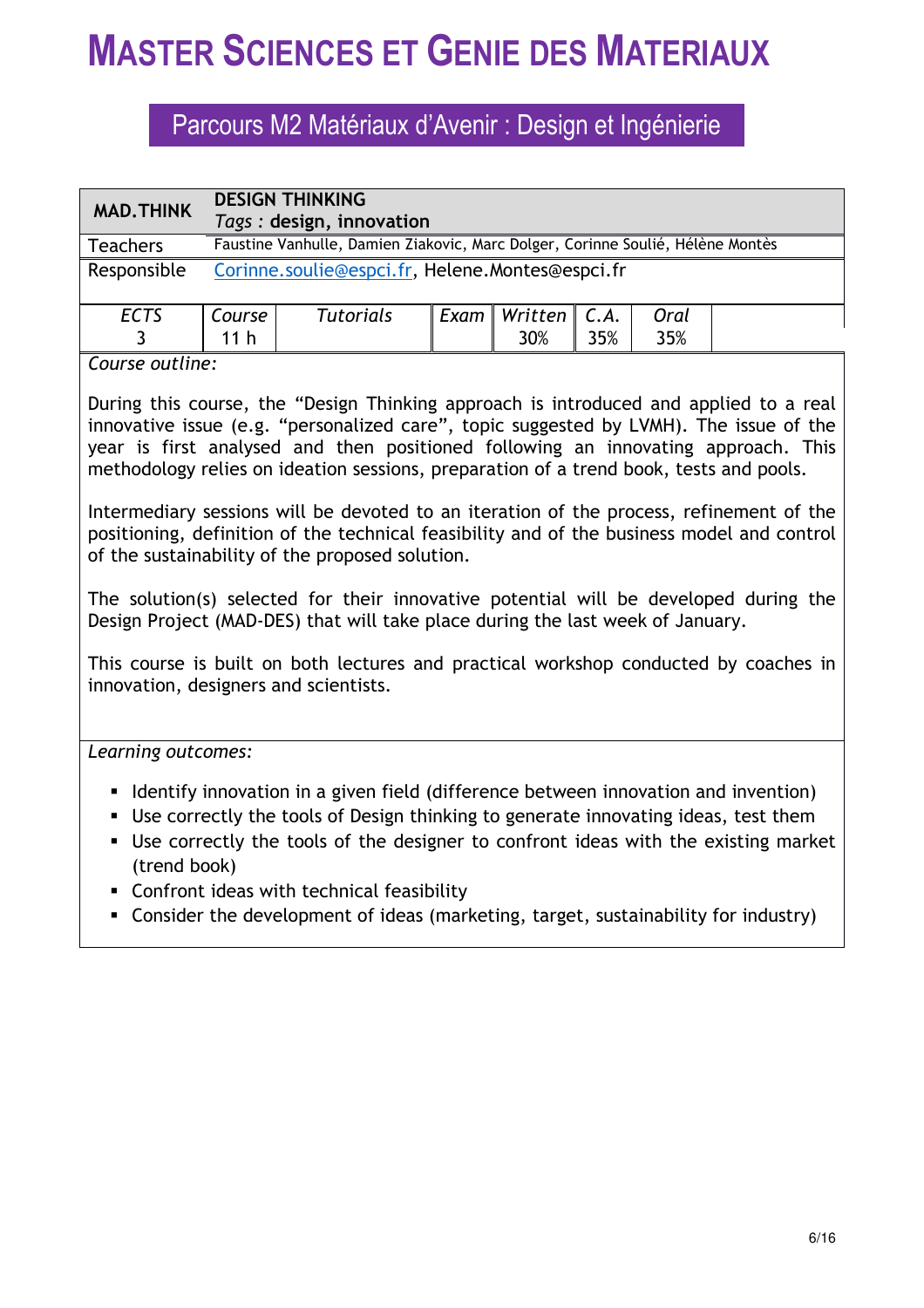## Parcours M2 Matériaux d'Avenir : Design et Ingénierie

|             | <b>DESIGN TO INNOVATE</b><br>Tags: innovation, engineering, design |                  |      |                 |  |  |
|-------------|--------------------------------------------------------------------|------------------|------|-----------------|--|--|
| Responsible | Sophie HOOGE<br>Sophie.hooge@mines-paristech.fr                    |                  |      |                 |  |  |
| <b>ECTS</b> | <b>Course</b><br>37 <sub>h</sub>                                   | <b>Tutorials</b> | Exam | Written<br>100% |  |  |

### *Course outline*

Innovative companies today are developing new methods for organizing and managing design. Companies can't wait for "flashes of insight" from creative geniuses; nor can the rely on risky and costly random trials. In this context, they have to redefine what is collective design: the activity, its reasoning, its organization. It requires joint thinking about the technical, scientific and managerial aspects. The course provides the basics for preparing the students to act in these new forms of organization of innovations design. The basics include:

- the modelling of design reasoning;
- familiarity with the industrial world so as to understand the origin and role of the various protagonists involved (marketing, research, technical departments, strategy and design);
- contemporary crises and developments in design organizations faced with new stakes and new forms of innovation.

The course bears on at twofold logic:

1. Design reasoning and the related systems are presented in terms of the major phases in the rationalization of design activities in companies. This presentation relies on various historical examples (hydraulic wheel, Baldwin Locomotive Works 1860, Edison 1880, Eiffel 1889) and contemporary evidence (aeronautics, motor vehicles, microelectronics, mobile telephony, household electrical goods, DIY).

2. Design theories are gradually implemented through a "design workshop" the design of a household object. A preliminary phase focuses on an analysis of the competitive environment, distribution methods, uses, industrial property and technical developments. A second phase aims to design an innovative policy by organizing the joint exploration of values and skills areas.

This course is associated to the industrial project MAD-IND, that will take place during the last week of January.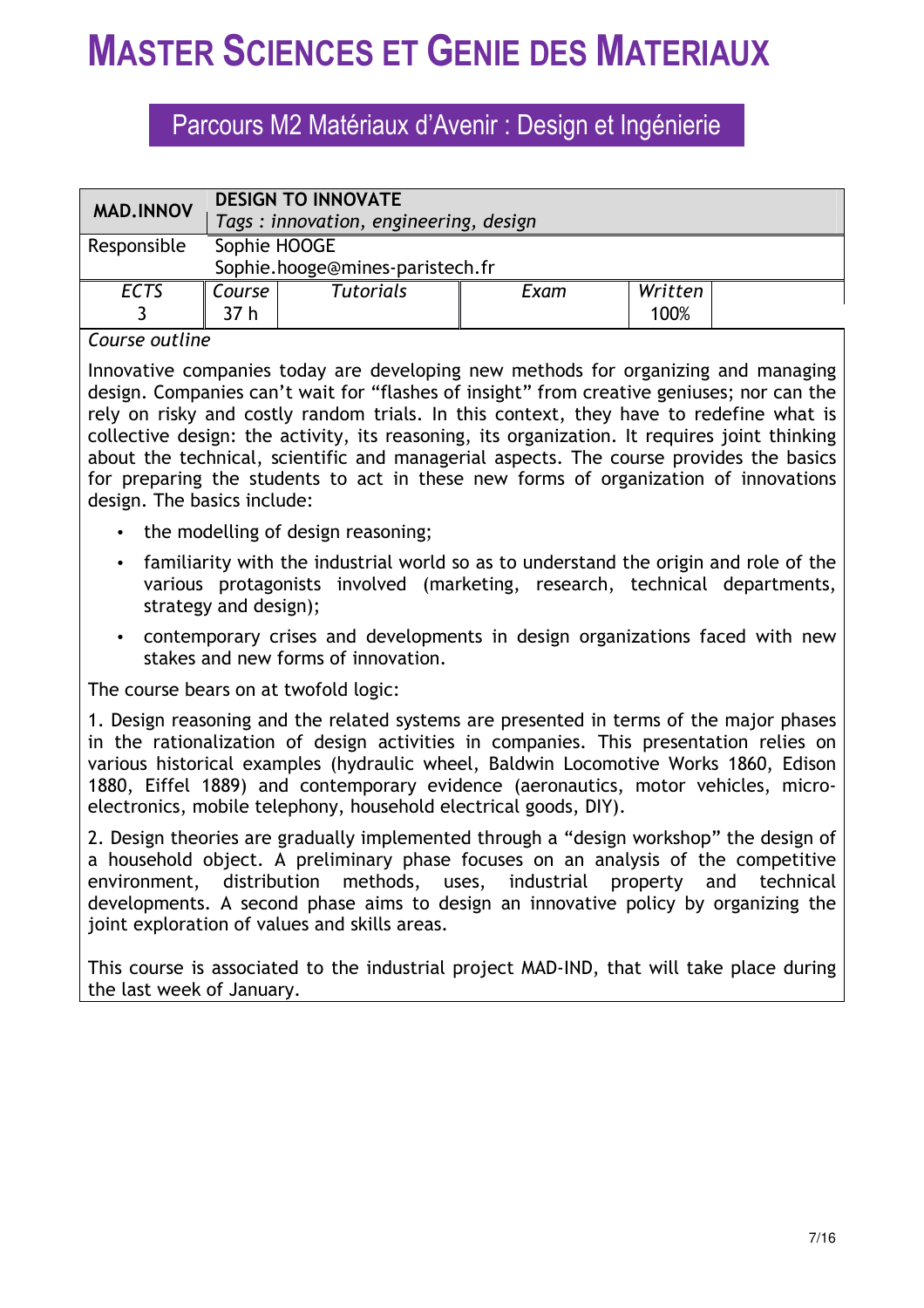## Parcours M2 Matériaux d'Avenir : Design et Ingénierie

| <b>MAD.MAT</b>  |                 | <b>MATERIALS AND ENVIRONMENT</b>                                                  |  |  |  |  |  |  |
|-----------------|-----------------|-----------------------------------------------------------------------------------|--|--|--|--|--|--|
|                 |                 | Mots clés : energy processing, housing materials, mineral resources               |  |  |  |  |  |  |
| <b>Teachers</b> |                 | P. Barboux, T. Pauporté, V. Lair, S. Lebouil, D. Giaume                           |  |  |  |  |  |  |
| Responsible     |                 | philippe.barboux@chimie-paristech.fr                                              |  |  |  |  |  |  |
| <b>ECTS</b>     | Course          | $\parallel$ Exam $\parallel$ Written $\parallel$ C.A.<br><b>Tutorials</b><br>Oral |  |  |  |  |  |  |
| 4               | 21 <sub>h</sub> | 50%<br>18 <sub>h</sub><br>50%                                                     |  |  |  |  |  |  |
|                 |                 |                                                                                   |  |  |  |  |  |  |

### *Course outline:*

The module covers new technologies applied to environmental materials and especially those for housing. The major problems of the sustainable world are linked to energy, the disappearance of many mineral resources and environmental pollution. The course will include a part of theoretical courses (12h), company visits and a part of tutored projects (20h) presented by the students themselves and covering the following aspects:

– Environment and energy: materials for energy storage and transformation (photovoltaics, batteries, thermoelectricity…) materials for housings

– Strategic resources: save, substitute, recycle

### *Learning outcomes:*

The student should be familiar with the latest developments in materials for the environment and environmentally friendly processes. He knows how to manage a documentation project throughout the semester and present it to his classmates during several brainstorming sessions.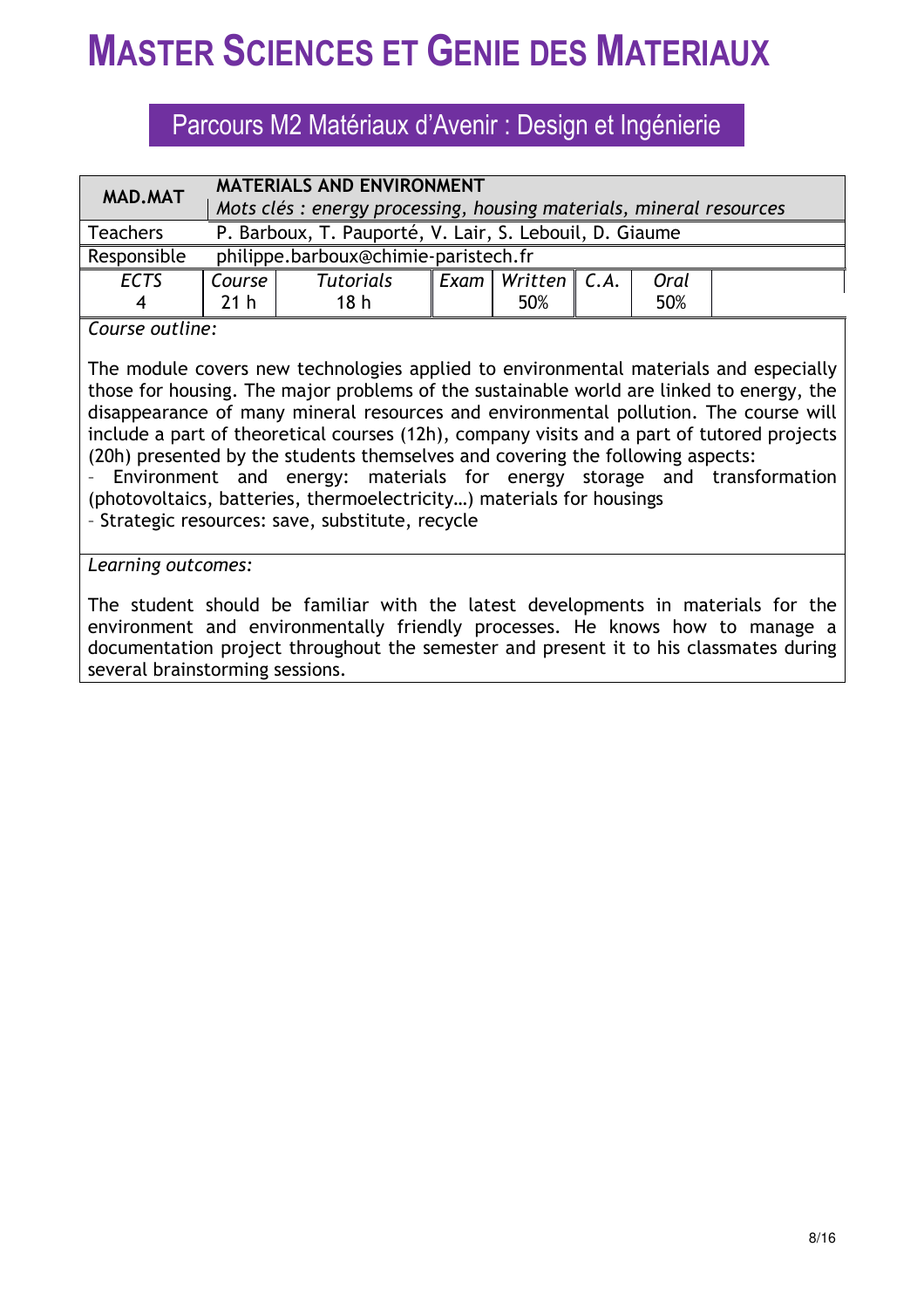## Parcours M2 Matériaux d'Avenir : Design et Ingénierie

| <b>MAD-ECO</b> | <b>FROM ECODESIGN TO RECYCLING</b><br>Tags: circular economy, eco-design, life cycle analysis, recycling |                  |  |                             |  |      |  |
|----------------|----------------------------------------------------------------------------------------------------------|------------------|--|-----------------------------|--|------|--|
|                | Responsible Anne Varenne, Chimie Paristech<br>anne.varenne@chimie-paristech.fr                           |                  |  |                             |  |      |  |
|                |                                                                                                          |                  |  |                             |  |      |  |
| <b>ECTS</b>    | Course                                                                                                   | <b>Tutorials</b> |  | Exam   Written $\vert$ C.A. |  | Oral |  |
|                | 15 <sub>h</sub>                                                                                          | 15 <sub>h</sub>  |  | 50%                         |  | 50%  |  |

*Course outline*

This course is intended to raise awareness among students of the importance of taking into account the environmental impact, related to the use of a particular material or process, during the design stages of a finished or semi-finished system. It is based on a macroeconomic vision of the environmental problems to be taken into account when designing. The notions of the life cycle of materials will be addressed in order to acquire the knowledge essential to the realization of eco-audits. The different strategies for selecting materials or processes will then be applied, based as much as possible on concrete case studies.

Teaching is a continuum between courses, seminars (actors from the professional world of eco-design, recycling, circular economy), active participation of students around a project and a restitution of the acquisition of skills in the form of presentations. The project work will start with a product. A reflection of the upstream and downstream aspects of this product will lead the group to a description of the life cycle of this compound. The objective of this training is to deepen the concepts through criticism and the construction of a thorough and global reflection on eco-design, waste management, recycling and the circular economy in a more global way.

*Learning outcomes:*

Provide the main keys to tackle eco-design and recycling, through a scientific, technical, economic and societal vision, so that future chemical engineers become actors of innovation which is a challenge in this field. The working approach in project format will give rise to a critical reflection of the existing situation in order to identify innovative ways that need to be explored further.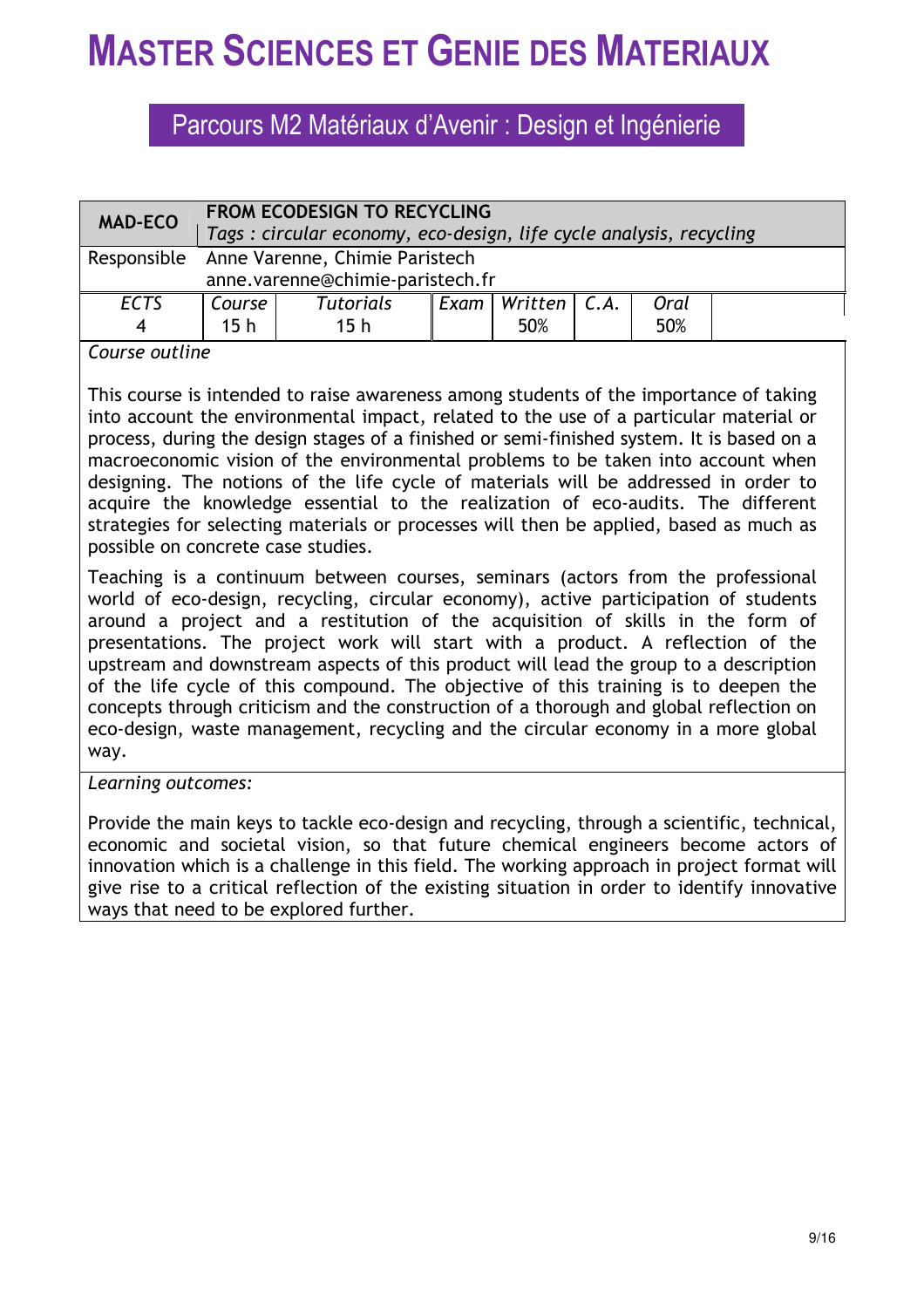### Parcours M2 Matériaux d'Avenir : Design et Ingénierie

| <b>MAD-QUOT</b> | <b>MATERIALS OF EVERYDAY LIFE : SCIENTIFIC CHALLENGES</b><br>Tags :. |                                  |      |         |  |  |  |
|-----------------|----------------------------------------------------------------------|----------------------------------|------|---------|--|--|--|
| Responsible     |                                                                      | Hélène Montes, professeur, ESPCI |      |         |  |  |  |
|                 |                                                                      | Helene.Montes@espci.fr,          |      |         |  |  |  |
| <b>ECTS</b>     | Course                                                               | <b>Tutorials</b>                 | Exam | Written |  |  |  |
| 4               | 39 h                                                                 |                                  |      | 100%    |  |  |  |

### *Course outline*

This course aims to address present and future challenges in the field of material design through everyday life materials in various applications. Through some selected materials, this course shows the link between requirements of physical and chemical properties imposed by a given application or societal context and its translation in terms of scientific issues to solve to fulfil them. Fabrication processes are also addressed.

The course relies on examples of advanced formulations required to elaborate materials that respect multiple constraints that can by opposite (comfort, legislation, environment) to show materials evolution with time.

Examples of materials selected to illustrate the course :

- Building materials (cement)
- Glass and its optical properties
- Packaging : mechanical properties of polymers

### *Learning outcomes:*

- Link physical properties to chemical structures and constraints on elaboration processes-
- Choose science levers that lead to evolutions of materials properties (chemistry, shaping)
- Propose scientific approaches that help to design materials with improved or combined properties, or even new properties.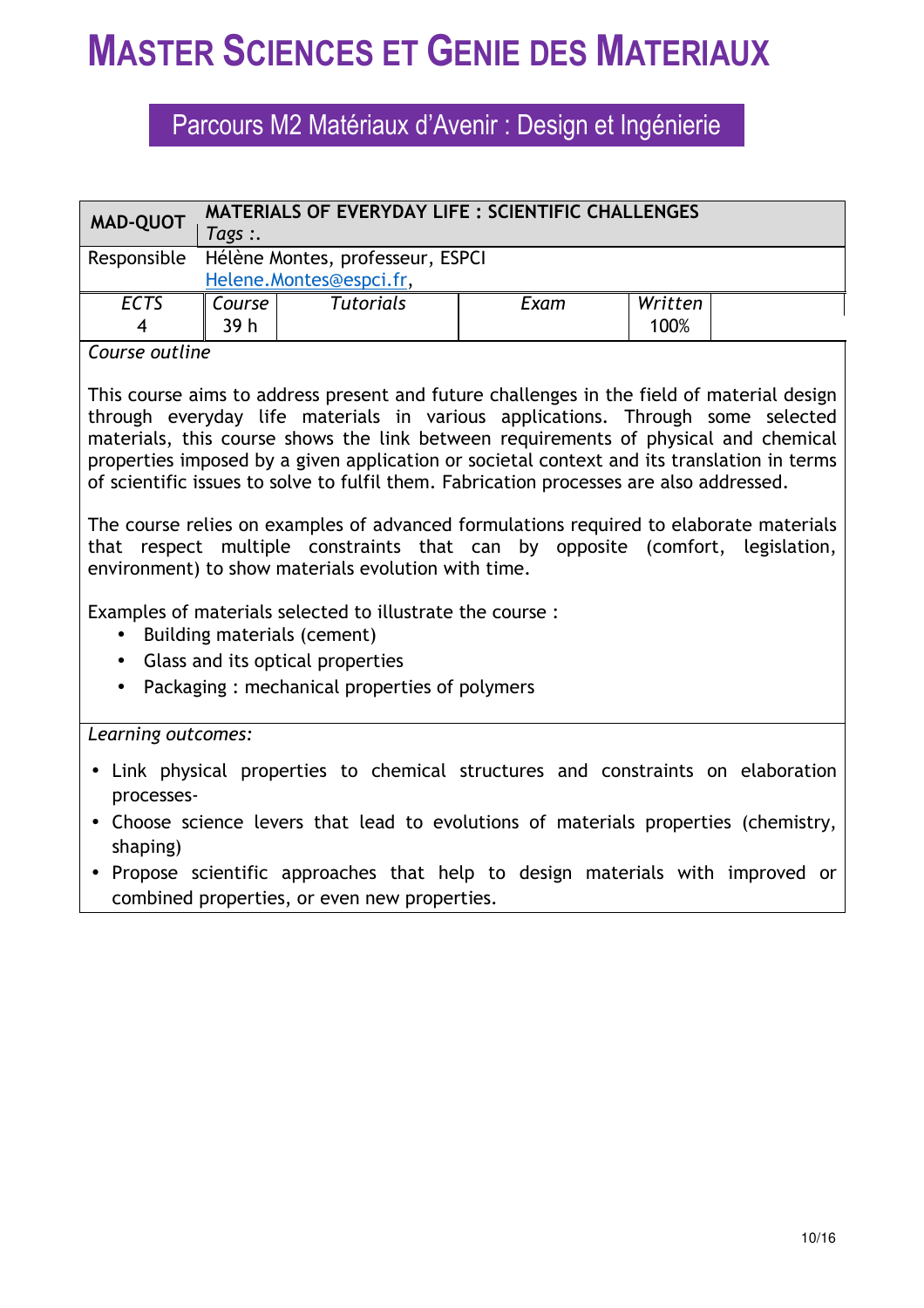Parcours M2 Matériaux d'Avenir : Design et Ingénierie

| <b>MAD.AGE</b> | ENDURANCE AND DURABILITY OF METAL MATERIALS                     |                                                    |      |         |  |  |  |
|----------------|-----------------------------------------------------------------|----------------------------------------------------|------|---------|--|--|--|
|                | Tags: durability, damage, oxidation                             |                                                    |      |         |  |  |  |
| Responsibles   |                                                                 | Cécilie DUHAMEL / Anne-Françoise GOURGUES-LORENZON |      |         |  |  |  |
|                | cecilie.duhamel@mines-paristech; anne-francoise.gourgues@mines- |                                                    |      |         |  |  |  |
|                | paristech.fr                                                    |                                                    |      |         |  |  |  |
| <b>ECTS</b>    | Course                                                          | <b>Tutorials</b>                                   | Exam | Written |  |  |  |
| 4              | 18 h                                                            | 18 <sub>h</sub>                                    |      | 100%    |  |  |  |

#### *Course outline*

This course deals with mechanical and/or chemical phenomena that lead to the damage and failure of metal materials.

The first part of the course focuses on the interaction of metals and metal alloys with a corrosive environment at high temperature. First, the baseic concepts of high temperature corrosion are introduced: thermodynamics, oxidation kinetics, oxidation mechanisms. These concepts are then used to describe and explain various forms of oxidation observed in metal alloys. Damage modes associated with the formation of an oxide layer at the surface of a material are then treated. Finally, solutions of prevention and protection against high temperature corrosion will be introduced. The course mainly focuses on high temperature oxidation, i.e. corrosion by reaction with gaseous oxygen. However, other forms of corrosion will be addressed during tutorials and case studies.

The second part of the course focuses on the mechanisms of failure and failure analysis due to mechanical loading. The course starts by an initiation to an expertise process (approach, tools and case study) and reminders on simple mechanical tools (both experimental and numerical) available for the metallurgist. During lectures and tutorials based on real case studies, various modes of damage and fracture will be addressed: ductile fracture (deformable materials), brittle fracture (intra- and intergranular), time-dependent fracture due to cyclic (fatigue) or long-time (creep) loading. Each of these situations will be treated both from the viewpoint of the physical mechanisms and quantitative dimensioning criterion.

*Learning outcomes:*

The students will be able to identify failure modes of metal materials and to propose a process to follow to solve the problem.

They will be able to appreciate quickly the risks of failure that may be encountered by a given class of materials in given conditions of application and to conduct the preliminary studies necessary the select appropriate materials for a given application.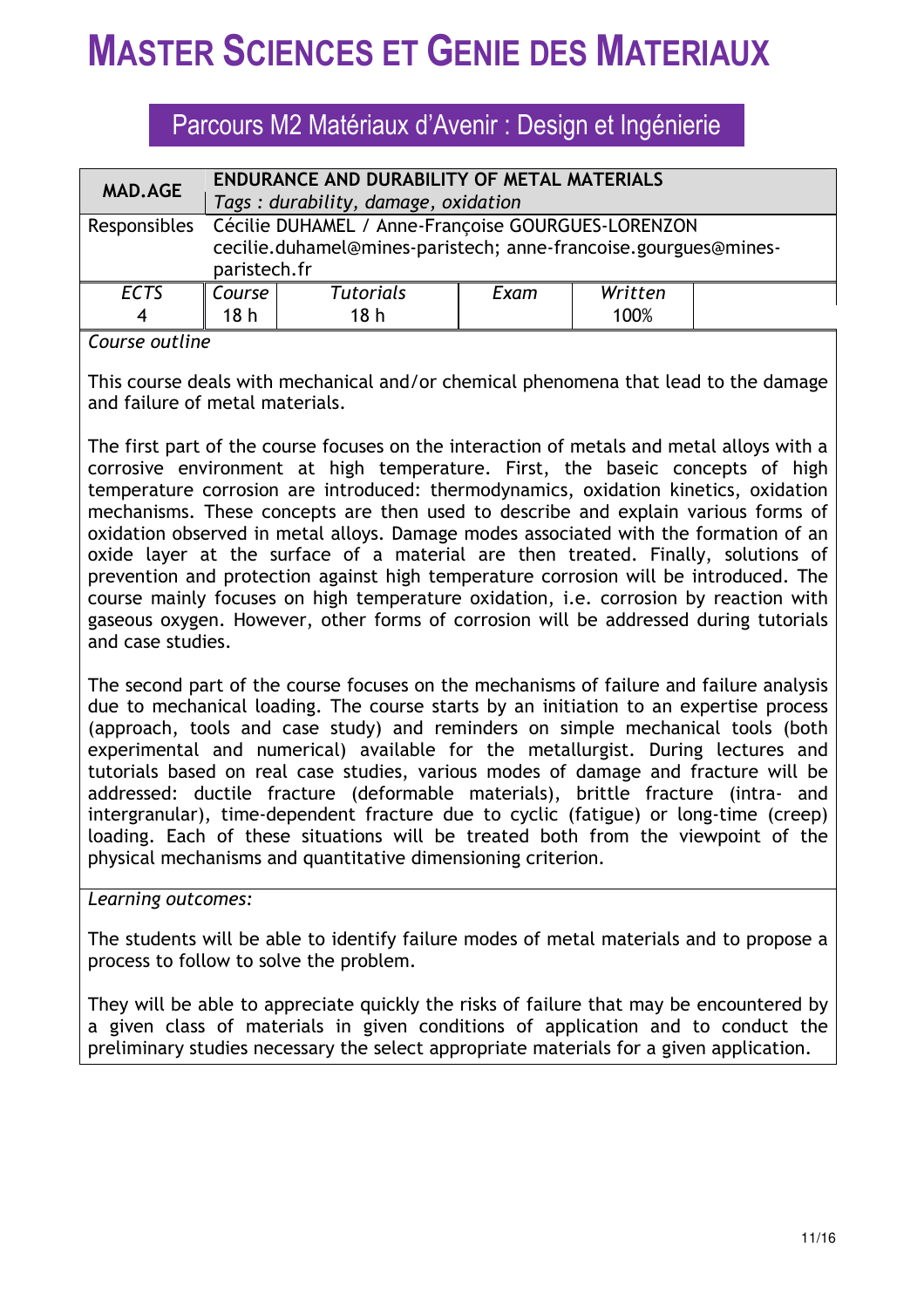### Parcours M2 Matériaux d'Avenir : Design et Ingénierie

| <b>MAD.PHYS</b>           | PHYSICAL METALLURGY              |                                                                 |      |         |  |  |  |  |
|---------------------------|----------------------------------|-----------------------------------------------------------------|------|---------|--|--|--|--|
|                           |                                  | Tags: diffusion, phase transformation, plasticity, dislocations |      |         |  |  |  |  |
| Responsible Vladimir ESIN |                                  |                                                                 |      |         |  |  |  |  |
|                           | vladimir.esin@mines-paristech.fr |                                                                 |      |         |  |  |  |  |
| <b>ECTS</b>               | Cours                            | <b>Tutorials</b>                                                | Exam | Written |  |  |  |  |
| 4                         | 18 <sub>h</sub>                  | 18 <sub>h</sub>                                                 |      | 100%    |  |  |  |  |

*Course outline*

This advanced course of physical metallurgy deals (i) on phase transformation and microstructure evolution of metal alloys, (ii) the mechanism of plastic deformation in these alloys.

The first part of the course focuses on the basic concepts of physical metallurgy such as diffusion and thermodynamics of phase equilibrium that allow the description of phase transformations during solidification and precipitation. Nucleation, growth and maturation of precipitates as well as displacive transformations are addressed from various angles: thermodynamics, kinetics, physical mechanisms). The specificity of microstructures of solidification (dendritic microstructure) will be presented. The mechanism of restoration and recrystallization will complete the notions required to understand the evolution of microstructures.

In a second part, the concepts of the theory of dislocations in crystals will be developed to allow the description of the physical aspects of plastic deformation in crystalline materials. Thus, the physical principles of lattice friction, interactions between dislocations or with a foreign atom, or with the interface with a precipitate or another grain are used to interpret the yield strength first for a single crystal of a pure metal, then for a polycrystalline and multiphase material. The various hardening mechanisms can then be correlated to the composition and the microstructural characteristics of the metal alloys such as precipitate distribution (volume fraction, size, distance between precipitates) or grain size. The optimization of a metal alloy in terms of yield stress is then obtained by monitoring the parameters of the thermal treatment of the alloy.

*Learning outcomes:*

Handle the concepts of physical metallurgy that are at the origin of the constitution of the microstructure and of the plastic deformation of metal alloys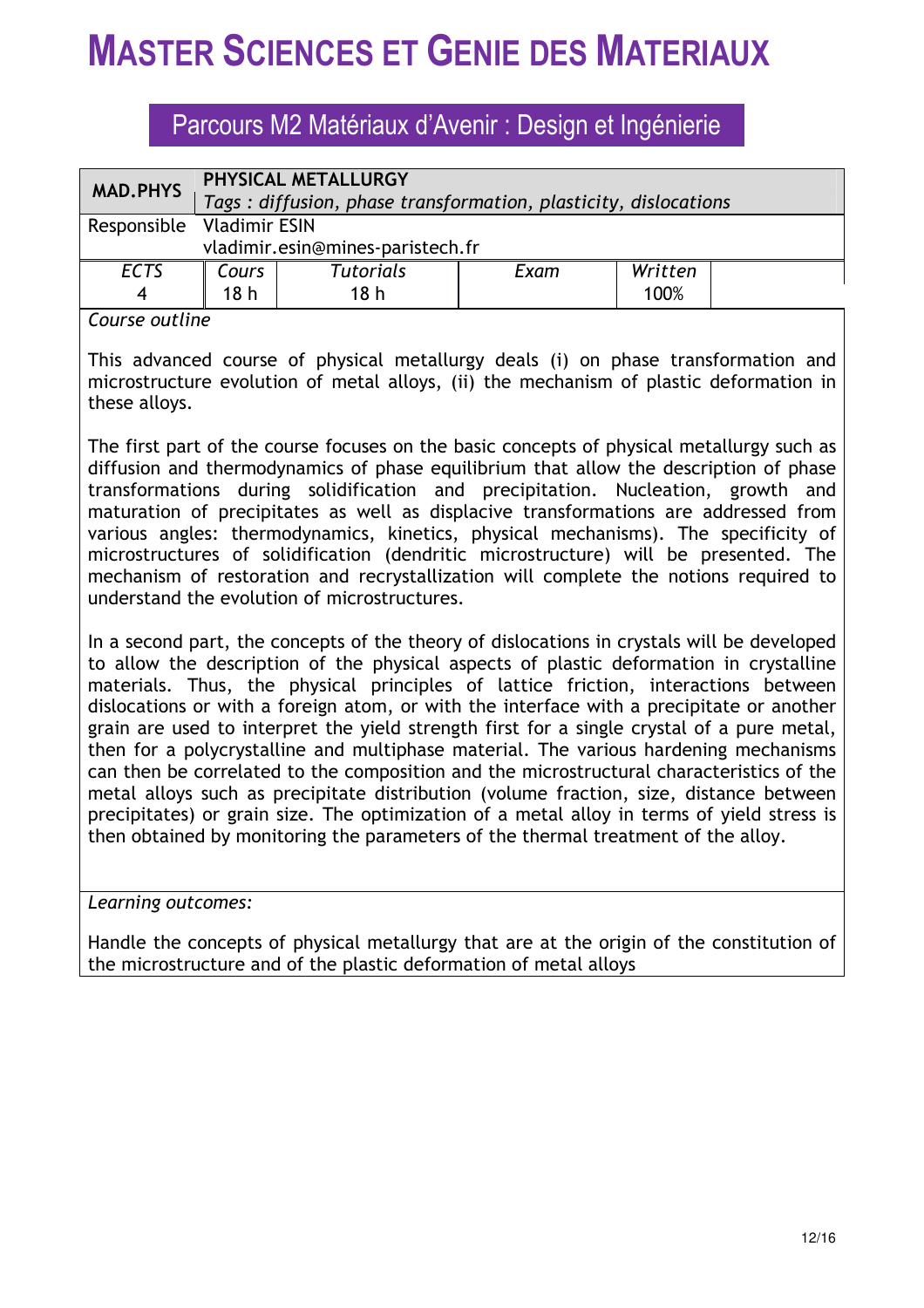## Parcours M2 Matériaux d'Avenir : Design et Ingénierie

| <b>MAD-FORM</b>  | PHYSICO-CHEMISTRY AND FORMULATION<br>Tags: dispersions, émulsions, foams, formulation, polymers, surfactants |                  |  |                                                     |  |             |  |
|------------------|--------------------------------------------------------------------------------------------------------------|------------------|--|-----------------------------------------------------|--|-------------|--|
|                  | Responsible Patrick Perrin, Professeur, UPMC<br>patrick.perrin@espci.fr                                      |                  |  |                                                     |  |             |  |
| <b>ECTS</b><br>4 | Course<br>39 <sub>h</sub>                                                                                    | <b>Tutorials</b> |  | $\lceil$ Exam $\lceil$ Written $\lceil$ C.A.<br>60% |  | Oral<br>40% |  |

### *Course outline*

This course introduces the concepts necessary to understand the complex formulated systems of colloidal dispersions, surfaces/interfaces and self-organized systems that are part of soft matter. The multi-scale approach will allow us to understand how the control of interactions occurring at the interface scale often determines the properties of dispersed systems.

This course is intended for students interested in the scientific and technical basics of soft matter formulation. It is used in cosmetology but also in many other fields of application such as pharmaceuticals, food processing, petroleum, detergents, bitumen and materials in general…

### *Learning outcomes:*

At the end of the EU, the student must be able to identify the scientific aspects behind a recipe for formulating a complex system (principles of colloidal scale interactions, mixing and stabilization methods).

He masters physical phenomena, in particular those at mesoscopic scales that allow him to move from his knowledge as a chemist to the development of complex industrial systems.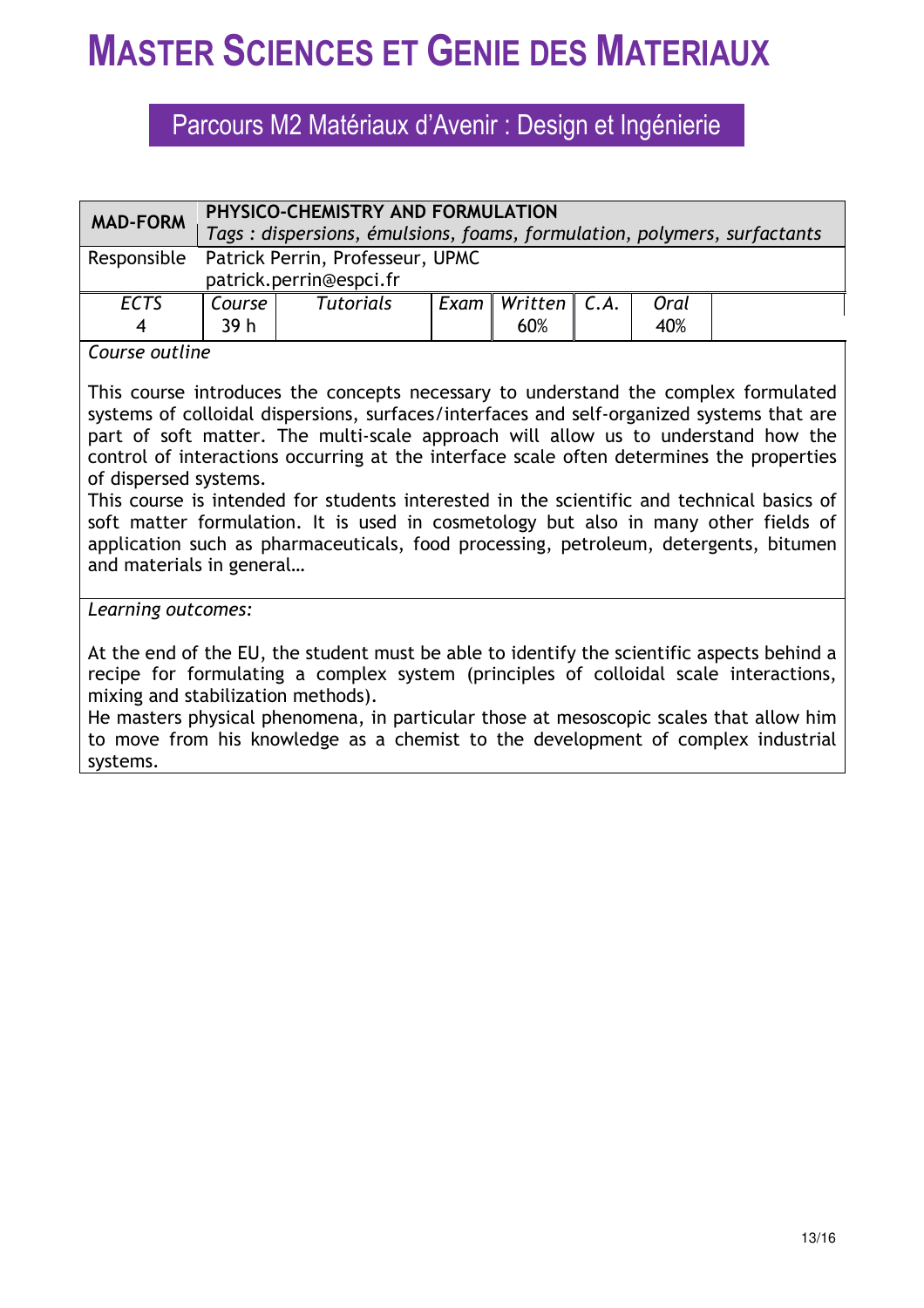### Parcours M2 Matériaux d'Avenir : Design et Ingénierie

| <b>MAD.PROS</b> | FORMULATIION AND PROCESSING OF SOFT MATTER<br>Tags: formulation, polymers, colloidal dispersion |                             |  |                             |  |      |  |
|-----------------|-------------------------------------------------------------------------------------------------|-----------------------------|--|-----------------------------|--|------|--|
|                 |                                                                                                 | Responsible Cécilie Monteux |  |                             |  |      |  |
|                 |                                                                                                 | cécile.monteux@espci.fr     |  |                             |  |      |  |
| <b>ECTS</b>     | Course                                                                                          | <b>Tutorials</b>            |  | Exam   Written $ $ C.A. $ $ |  | Oral |  |
|                 | 39 h                                                                                            |                             |  |                             |  |      |  |

### *Course outline*

In most of the shaping processes of materials, whether traditional or innovative, steps exist where the materials are in the state of complex fluids, like concentrated colloidal dispersions or melt polymers that flow and then solidify. To obtain the final material with the desired performance and to develop non-pollutant green processes with a low energy cost, it is necessary to master these steps that are very susceptible to the used formulations.

For example, in the 3D printing of biomaterials, the flow properties of the used hydrogel have a very important effect. Similarly, during the drying process of building materials, it is fundamental to control the formulation to impede crack initiation and to obtain an homogeneous material.

In this course, we'll show that playing with the formulations has a direct effect on the interactions between constituents at the molecular scale and allows the monitoring the flow properties as well as the transfer phenomena. The main shaping processes (emulsification, encapsulation, 3D printing, polymer extrusion and injection, filtration, drying) will be addressed.

### *Learning outcomes:*

At the end of this course, the students will be able to the formulation processes that can be used to monitor the shaping processes and properties of soft matter.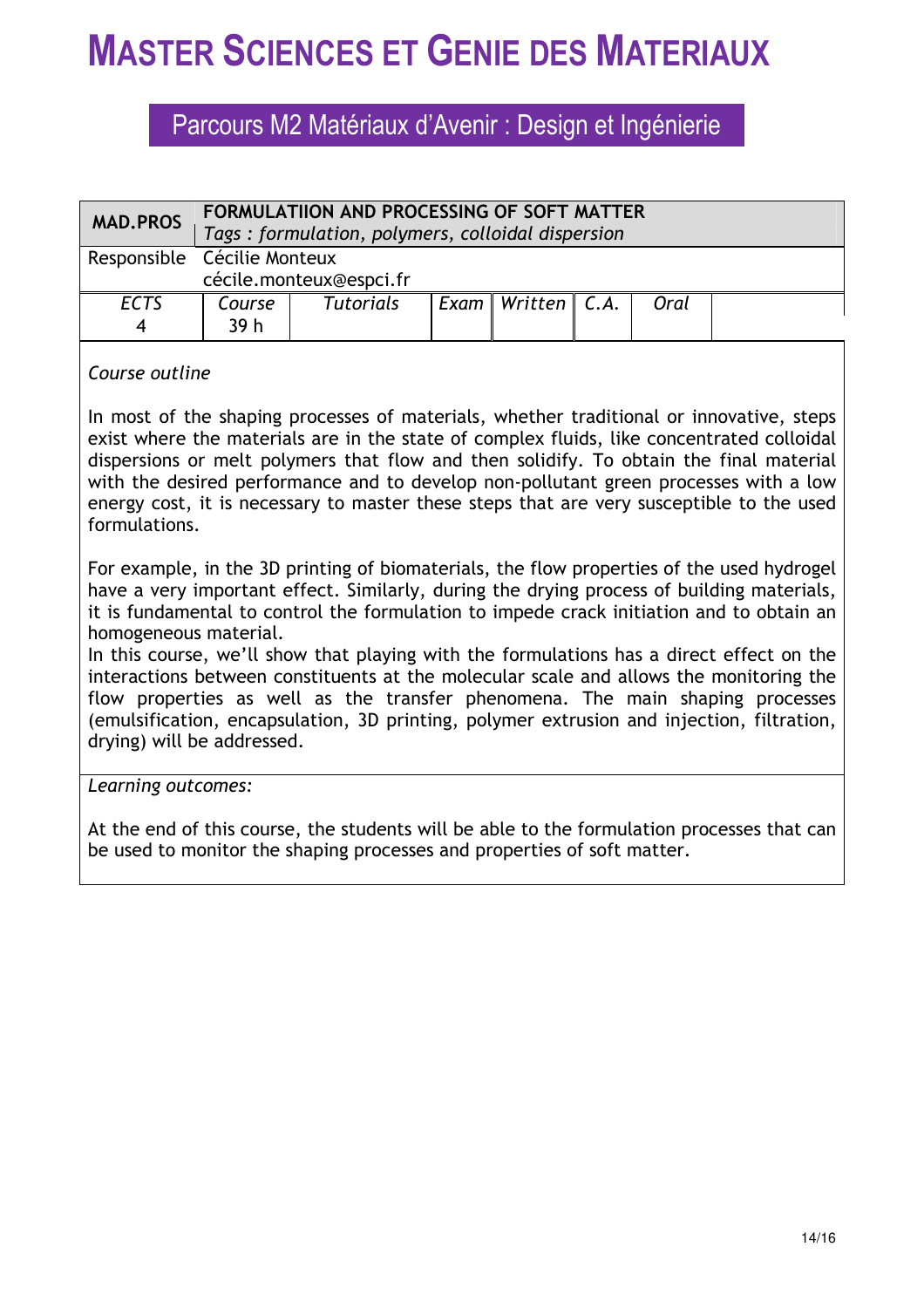### Parcours M2 Matériaux d'Avenir : Design et Ingénierie

| <b>MAD-BIO</b>                                                                                                                            | <b>VALORIZATION OF BIORESOURCES</b><br>Tags: biofuels, biomass, biomater, biosourced platform molecules,<br>lignocellulose pre-treatment, other molecules of biosourced interest |  |  |  |  |
|-------------------------------------------------------------------------------------------------------------------------------------------|----------------------------------------------------------------------------------------------------------------------------------------------------------------------------------|--|--|--|--|
|                                                                                                                                           | Responsible Frederic de Montigny, Chimie ParisTech<br>frederic.de-montigny@chimieparistech.psl.eu                                                                                |  |  |  |  |
| Course<br>Exam   Written $\vert$ C.A.<br><b>Tutorials</b><br>Oral<br><b>ECTS</b><br>39 <sub>h</sub><br>10 <sub>h</sub><br>50%<br>50%<br>4 |                                                                                                                                                                                  |  |  |  |  |
| Course outline                                                                                                                            |                                                                                                                                                                                  |  |  |  |  |

Presentation of the issues related to plant chemistry and concepts ranging from biomass to biomaterials and platform molecules.

Presentation of the concepts of plant chemistry allowing to replace fossil carbon by plant carbon, either by a substitution strategy or by the development of new biosourced materials.

The concepts covered will include: biomass, biofuels, lignocellulose pre-treatment, biosourced platform molecules, other molecules of biosourced interest, biomaterials

*Learning outcomes:*

Presentation of tools for the design and the implementation of industrial processes that meet the challenges of sustainable development: use of renewable materials from biomass, improvement of eco-compatibility of processes, development of industrial synthesis strategies considering all sustainability criteria.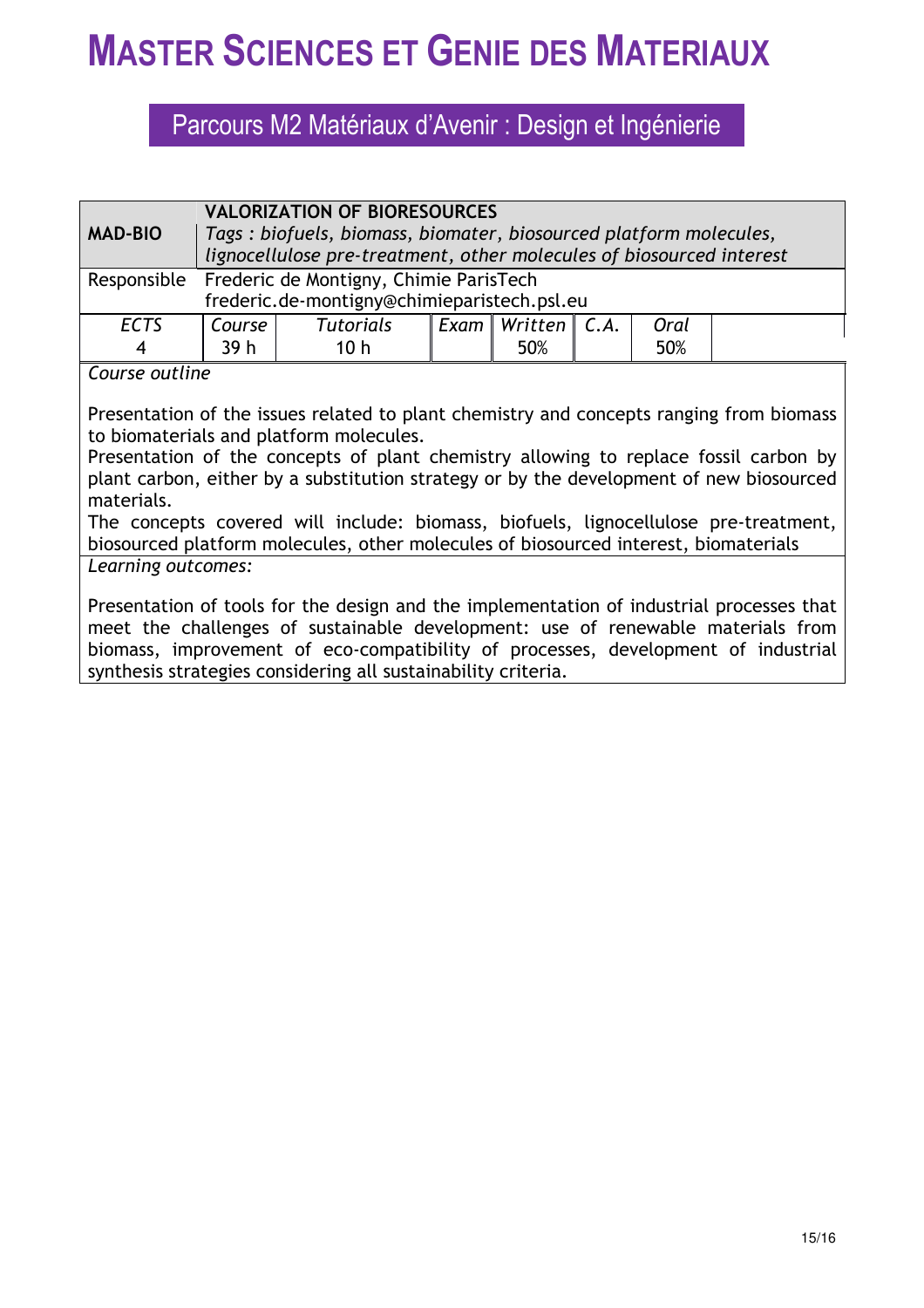## Parcours M2 Matériaux d'Avenir : Design et Ingénierie

| <b>MAD-COAT</b>  | <b>PROCESSES AND COATINGS</b><br>Tags: coatings, thin films, surface treatments |                         |      |              |  |
|------------------|---------------------------------------------------------------------------------|-------------------------|------|--------------|--|
| Responsible      | Frédéric Rousseau, Chimie ParisTech<br>frederic.rousseau@chimie-paristech.fr    |                         |      |              |  |
| <b>ECTS</b><br>4 | Course<br>27 h                                                                  | <b>Tutorials</b><br>9 h | Exam | Oral<br>100% |  |

### *Course outline*

Examples of surface treatments as well as organic and inorganic coatings are introduced to the students. These examples come from literature data, industrial processes or research activities led by the research teams of the three engineering schools.

Properties and techniques of surface treatments either by wet (sol gel, electrochemistry, colloidal dispersion) or dry (physical or chemical techniques of coating by vapour or plasma deposition) processes. The course includes quick demonstrations and illustrated case studies (e.g. electrodes for solar cells). Additional practical work in the lab is proposed: reactor driving, surface treatments or coatings / thin films, physicchemical characterizations of the as-treated materials…). At last, a training to a simulation software (COMSOL) used to model coating processes is proposed.

### *Learning outcomes:*

The students will:

- understand the importance of surface treatments to provide new propertiesto a material (resistance to corrosion, insulation, electrical conductivity, wetting, catalytic properties…)
- know the physical and chemical phenomena involved during deposition for various wet and dry processes
- be able to choose a type of coating (thin, thick) depending on the application
- be able to propose relevant techniques to diagnose to study and characterize the coupling process / surface treatments
- be able to select techniques of analysis of the material that allow to validate the surface modification or the coating that was produced.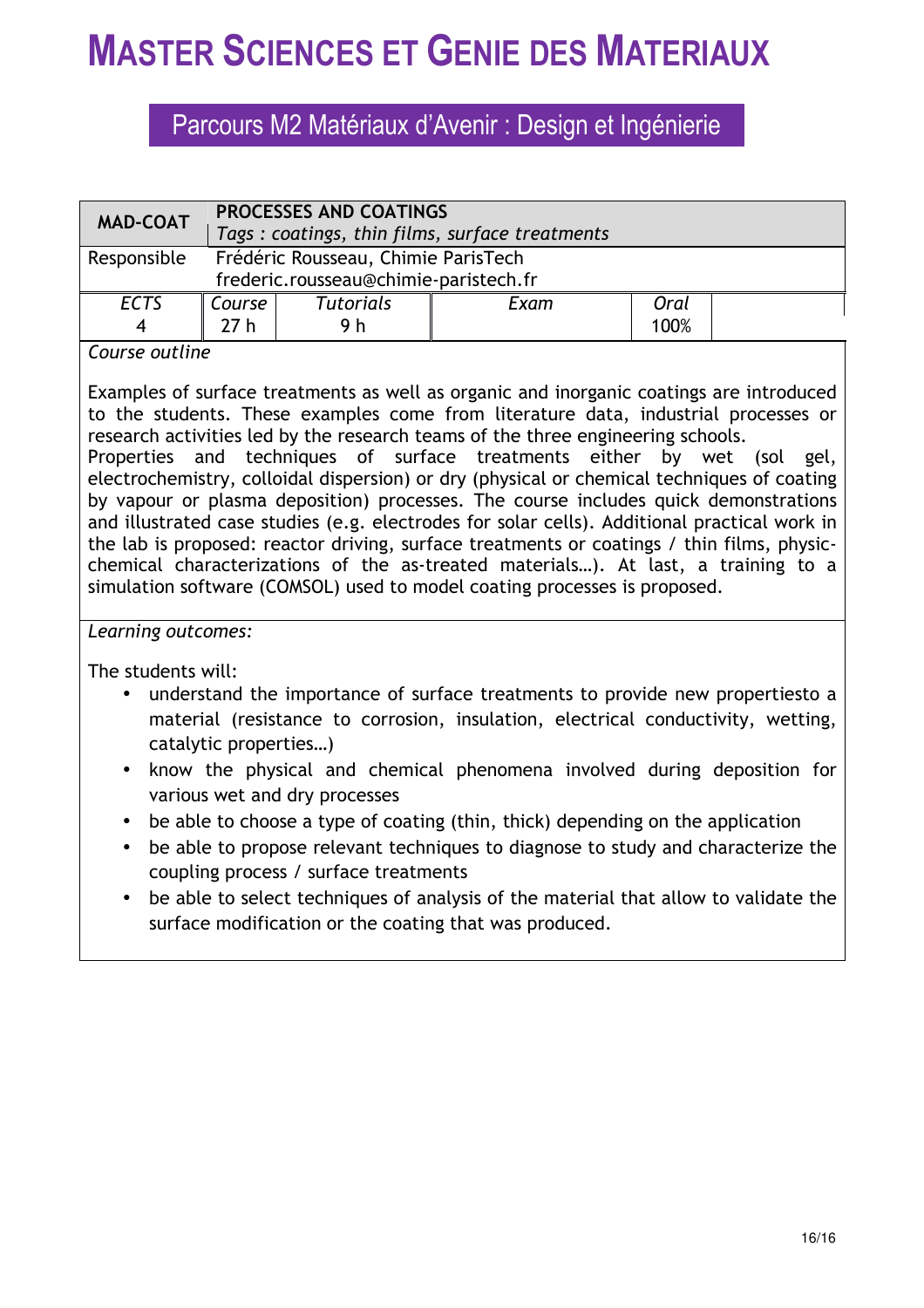### Parcours M2 Matériaux d'Avenir : Design et Ingénierie

| <b>MAD-MECA</b> | FROM MECHANICAL TESTS TO CONSTITUTIVE LAWS                                                                                             |                  |      |        |  |  |
|-----------------|----------------------------------------------------------------------------------------------------------------------------------------|------------------|------|--------|--|--|
|                 | Tags : mechanical behavior, experimental tests, numerical simulation                                                                   |                  |      |        |  |  |
|                 | Responsibles Alain KÖSTER & Djamel MISSOUM-BENZIANE<br>alain.koster@mines-paristech.fr; djamel.missoum-benziane@mines-<br>paristech.fr |                  |      |        |  |  |
| <b>ECTS</b>     | <b>Course</b>                                                                                                                          | <b>Tutorials</b> | Exam | Wrtten |  |  |
| $\overline{4}$  | 21 <sub>h</sub>                                                                                                                        | 18 <sub>h</sub>  |      | 100%   |  |  |

### *Course outline*

This course is an introduction to structure design and dimensioning. It addresses to students with a materials science background that want to acquire basic knowledge on the mechanical behaviour of metal materials and to the microstructure / properties relationship. It aims to give the basis in mechanics and numerical simulation to be able to discuss with experts of these fields.

To design and dimension structures, it is necessary to know but also to simulate the mechanical behavior of materials in given conditions to be able to predict it. That's why an introduction to finite element calculation will be made.

This course will take place in a laboratory during 7 full days. It is built on lectures, tutorials and practical work during which students will instrument, perform and analyse various mechanical tests. The experimental results obtained will be used as input data for finite element calculations that will be done (i) to reproduce the experimental tests, (ii) to predict the material behaviour for other types of mechanical loadings.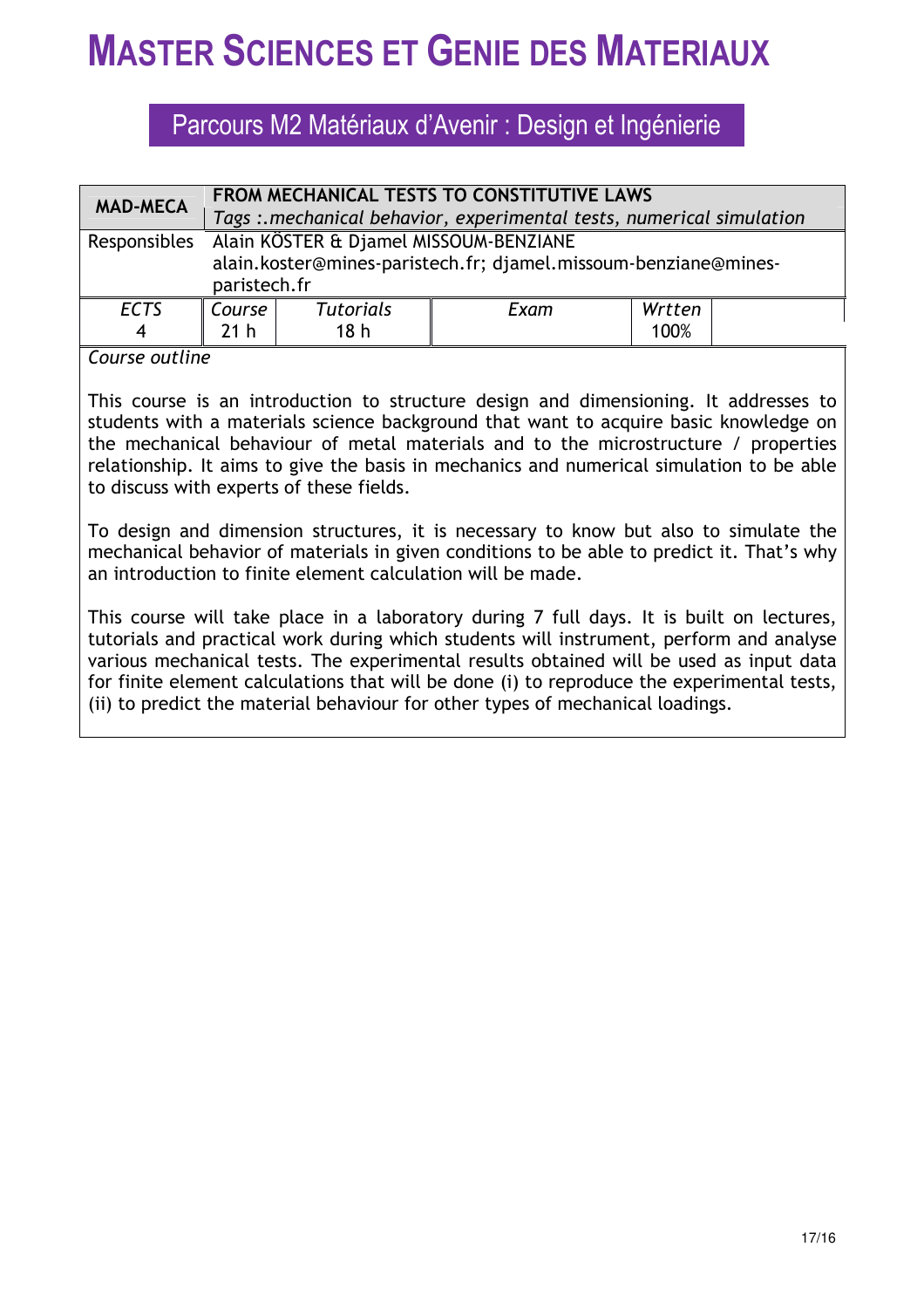## Parcours M2 Matériaux d'Avenir : Design et Ingénierie

|                 | MATERIALS OF THE CULTURAL HERITAGE AND DURABILITY           |                                                       |      |         |      |  |
|-----------------|-------------------------------------------------------------|-------------------------------------------------------|------|---------|------|--|
| <b>MAD-PAT</b>  | Tags: altération, complex materials, conservation, cultural |                                                       |      |         |      |  |
|                 |                                                             | heritage, élaboration, multi-scale analytical methods |      |         |      |  |
| <b>Teachers</b> | O. Majérus, G. Wallez                                       |                                                       |      |         |      |  |
| Responsible     | Odile.majerus@chimie-paristech.fr                           |                                                       |      |         |      |  |
| <b>ECTS</b>     | Course                                                      | Tutorials                                             | Exam | Written | Oral |  |
|                 | 35 <sub>h</sub>                                             | 6 h                                                   |      | 50%     | 50%  |  |

*Course outline*

The dominance of materials contributes to drive human civilizations. The materials of Cultural heritage have been first produced by humans in a given historical context, then they have evolved in their conservation environment. These materials keep the memory of their origin and of their evolution, which is printed in their multi-scale structure (nano to macro). They are witnesses of our history and should be conserved for the future generations. Studying these materials also helps in anticipating the evolution of current modern materials. This course is multi-materials and multi-disciplinary, encompassing the domains of materials sciences, analytical physical chemistry, human and social sciences. It enriches the general knowledge of students about materials and gives to them tools and examples to predict and evaluate the durability of materials in a given environment. It consists in interactive lectures relying on the basic knowledge of students on materials, in a 3 hours tutorial and in a series of research conferences.

*Learning outcomes:*

At the end of the course, students :

– Have a consolidated knowledge of the specificities of different classes of materials (composition domain, chemical bond, structure, microstructure, elaboration process),

– Have developed their culture of materials, thanks to the historical point of view,

– Are able to propose an analytical approach adapted to a specific material,

– Are able to anticipate the probable evolution of a material in a given environment.

These abilities are evaluated by a final written examination containing general questions on materials and the resolution of a case study from the literature. In addition, students conduct an interview with a specialist of Cultural Heritage, and they have to report on the experimental approach and results of a study of this specialist.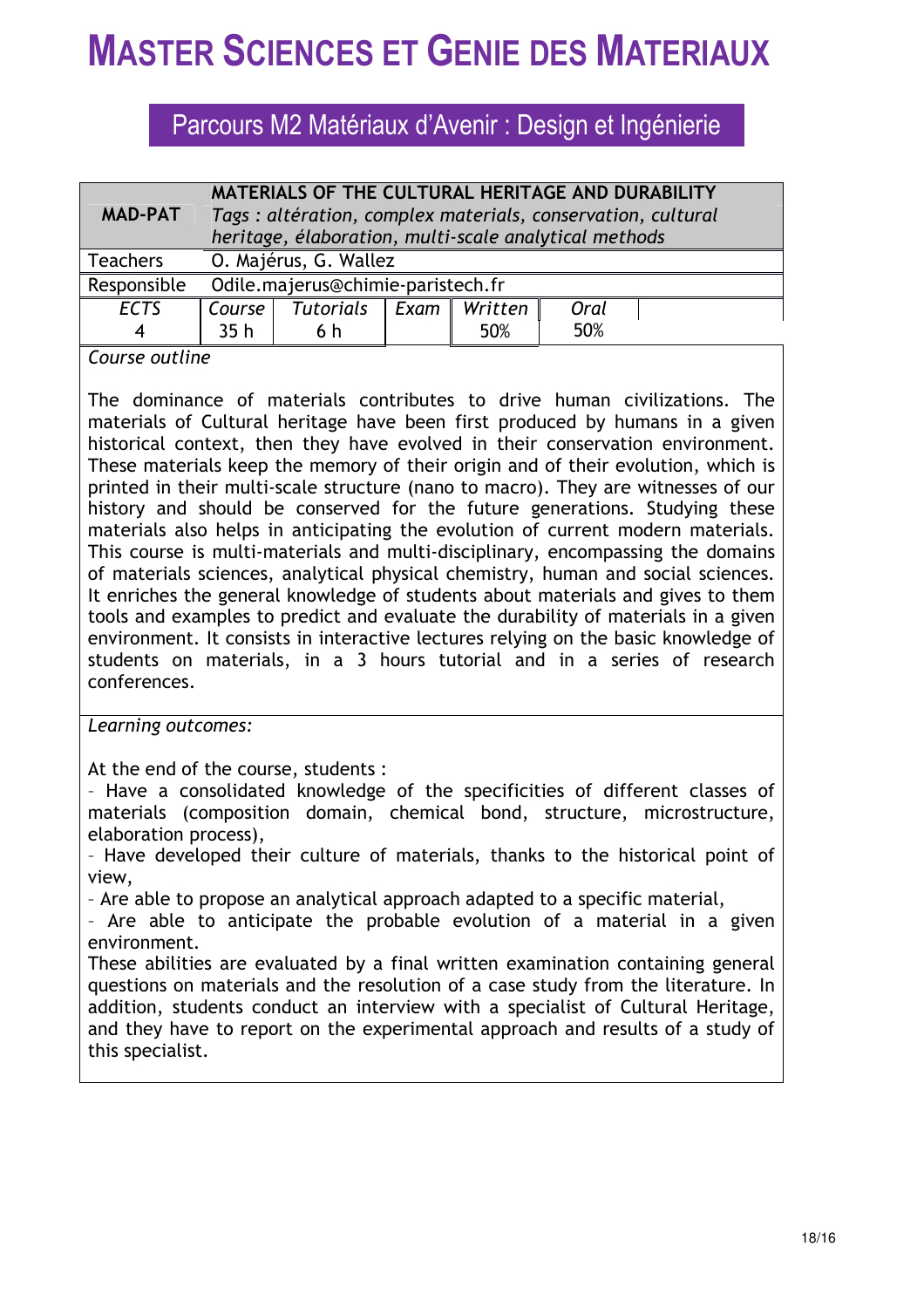### Parcours M2 Matériaux d'Avenir : Design et Ingénierie

| <b>MAD-ENE1</b><br>and 2                              | <b>SUSTAINABLE ENERGY AND MATERIALS</b><br>Tags :photovoltaics, fuel cell, hydrogen, batteries,<br>Thermoelectricity, piézoelectricity |  |  |  |  |
|-------------------------------------------------------|----------------------------------------------------------------------------------------------------------------------------------------|--|--|--|--|
| Responsible                                           | michel.cassir@chimie-paristech.fr                                                                                                      |  |  |  |  |
| <b>ECTS</b>                                           | <b>Tutorials</b><br>Course  <br>Exam<br>90 <sub>h</sub>                                                                                |  |  |  |  |
| $\mathcal{L}$ - and $\mathcal{L}$ - and $\mathcal{L}$ |                                                                                                                                        |  |  |  |  |

#### *Course outline*

The increase of the global demand in energy needs to find alternatives to fossil resources. The request for sources of natural but sporadic energies (solar with photovoltaics, wind, hydrodynamics…) is increasing. It is thus necessary to couple these sources with systems allowing the recycling and storage of these energies (batteries, supercapacitors). The strong environmental constraint leads to the development of clean systems of storage such as fuel cells. However, it is time to stop ths race towards more and more energy and to limit our consumption. In this module, we'll see which materials can be used to store and recycle energy for the various as-mentioned systems. For each of them, the mature technologies, new approaches and environmental challenges will be addressed.

### *Learning outcomes :*

Students wiil be able to :

- understand the phenomena occurring inside batteries
- recognize typical responses of a storage device as a function of the involved chemistry
- calculate the provided energy and power from results of classical electrochemical tests
- adapt a storage device as a function of the requirements of the application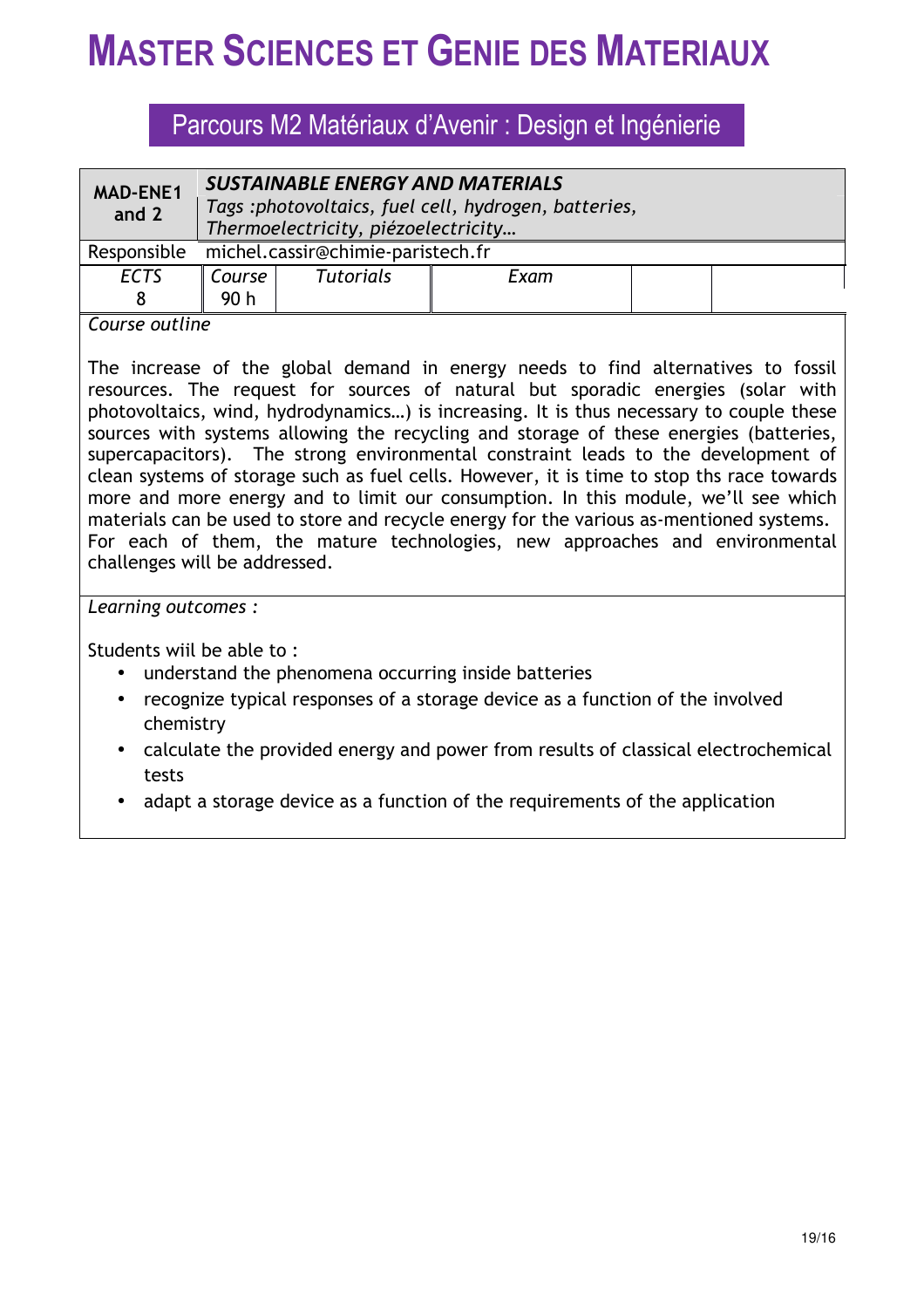## Parcours M2 Matériaux d'Avenir : Design et Ingénierie

### INFORMATIONS PRATIQUES

#### **Etablissement d'inscription**

Chimie ParisTech 11 rue Pierre et Marie Curie 75005 PARIS www.chimie-paristech.fr

#### **Lieux d'enseignement**

Most of the courses take place in the three engineering schools : Chimie ParisTech, MINES ParisTech, ESPCI Paris.

| <b>MINES ParisTech</b>    | <b>ESPCI Paris</b> |
|---------------------------|--------------------|
| 60 boulevard Saint-Michel | 10 rue Vauguelin   |
| 75006 Paris               | 75005 PARIS        |
| www.mines-paristech.fr    | www.espci.fr       |

Part of the courses is common o the graduate engineering program of the partner schools.